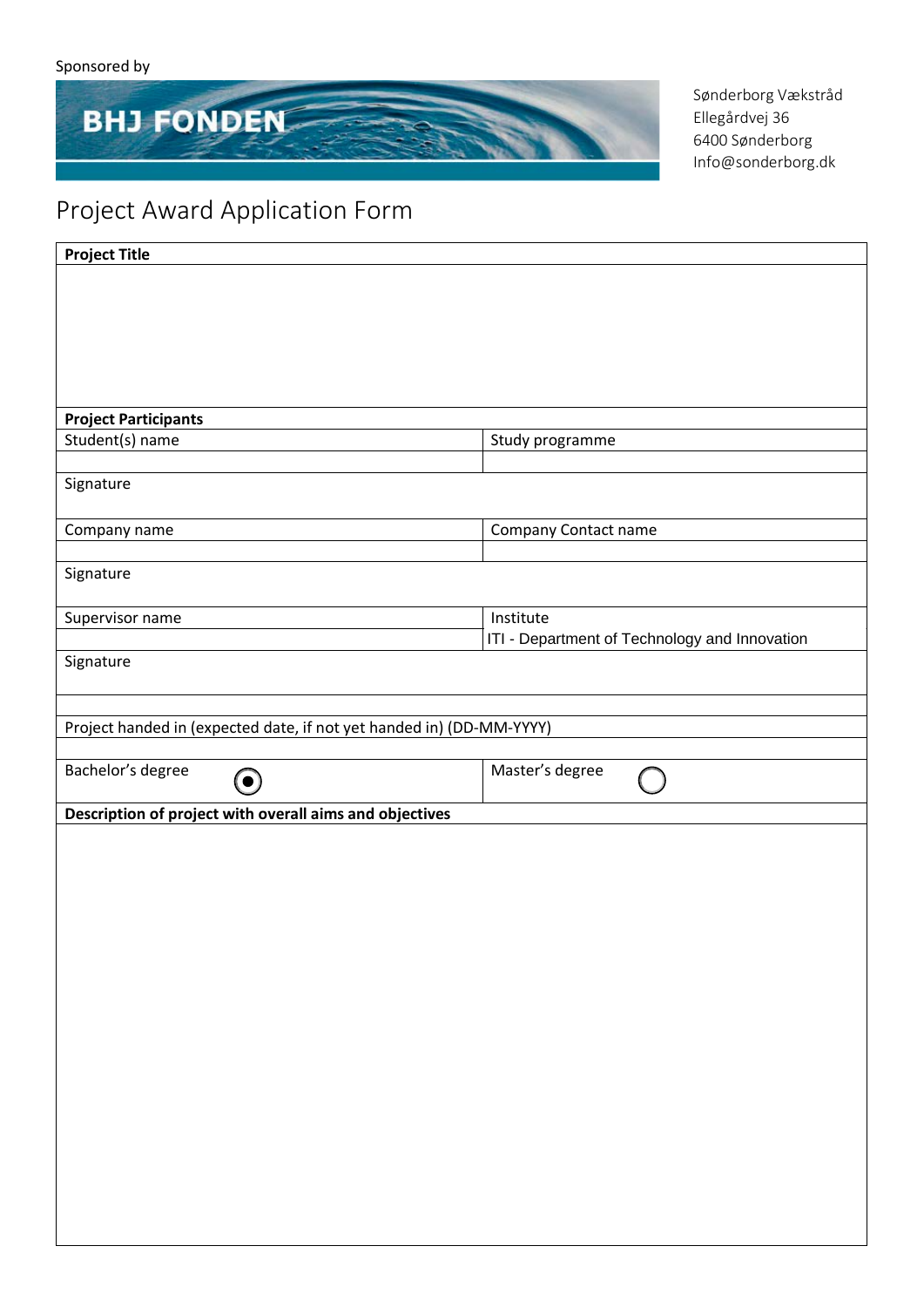## **On the following pages please provide a brief explanation of the following aspects:**

1. In which way and to what extent does the project add value to the company, contribute to community and to the university? i.e. monetary, social, branding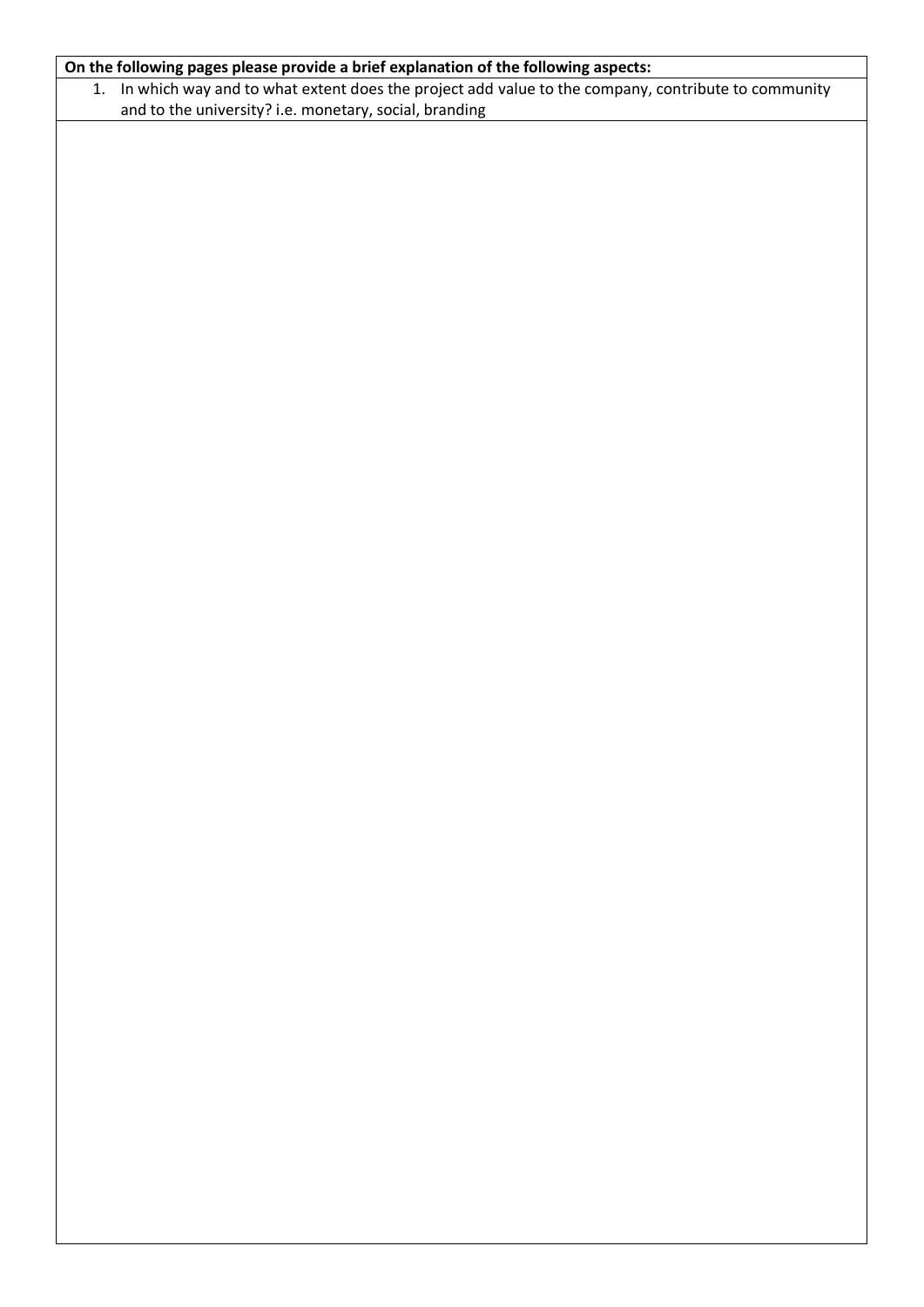| 2. In which way and to what extent does the project pave new ways? i.e. innovative aspects, creativity,<br>novelty |
|--------------------------------------------------------------------------------------------------------------------|
|                                                                                                                    |
|                                                                                                                    |
|                                                                                                                    |
|                                                                                                                    |
|                                                                                                                    |
|                                                                                                                    |
|                                                                                                                    |
|                                                                                                                    |
|                                                                                                                    |
|                                                                                                                    |
|                                                                                                                    |
|                                                                                                                    |
|                                                                                                                    |
|                                                                                                                    |
|                                                                                                                    |
|                                                                                                                    |
|                                                                                                                    |
|                                                                                                                    |
|                                                                                                                    |
|                                                                                                                    |
|                                                                                                                    |
|                                                                                                                    |
|                                                                                                                    |
|                                                                                                                    |
|                                                                                                                    |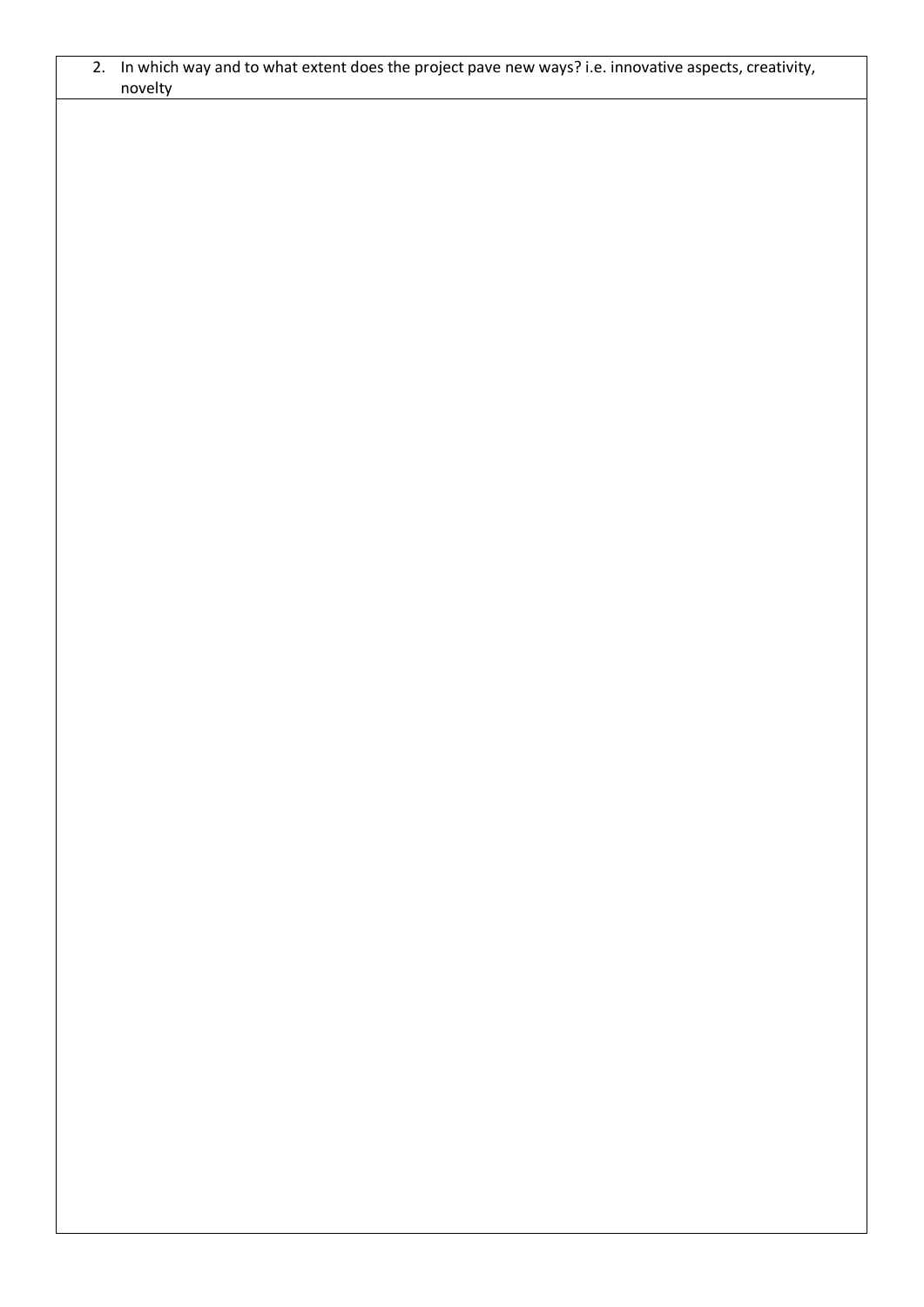|  | internationally |  |  |
|--|-----------------|--|--|
|  |                 |  |  |
|  |                 |  |  |
|  |                 |  |  |
|  |                 |  |  |
|  |                 |  |  |
|  |                 |  |  |
|  |                 |  |  |
|  |                 |  |  |
|  |                 |  |  |
|  |                 |  |  |
|  |                 |  |  |
|  |                 |  |  |
|  |                 |  |  |
|  |                 |  |  |
|  |                 |  |  |
|  |                 |  |  |
|  |                 |  |  |
|  |                 |  |  |
|  |                 |  |  |
|  |                 |  |  |
|  |                 |  |  |
|  |                 |  |  |
|  |                 |  |  |
|  |                 |  |  |
|  |                 |  |  |
|  |                 |  |  |
|  |                 |  |  |
|  |                 |  |  |
|  |                 |  |  |
|  |                 |  |  |
|  |                 |  |  |
|  |                 |  |  |
|  |                 |  |  |
|  |                 |  |  |
|  |                 |  |  |
|  |                 |  |  |
|  |                 |  |  |
|  |                 |  |  |
|  |                 |  |  |
|  |                 |  |  |
|  |                 |  |  |
|  |                 |  |  |
|  |                 |  |  |
|  |                 |  |  |
|  |                 |  |  |
|  |                 |  |  |
|  |                 |  |  |
|  |                 |  |  |
|  |                 |  |  |
|  |                 |  |  |
|  |                 |  |  |
|  |                 |  |  |
|  |                 |  |  |
|  |                 |  |  |
|  |                 |  |  |
|  |                 |  |  |
|  |                 |  |  |
|  |                 |  |  |
|  |                 |  |  |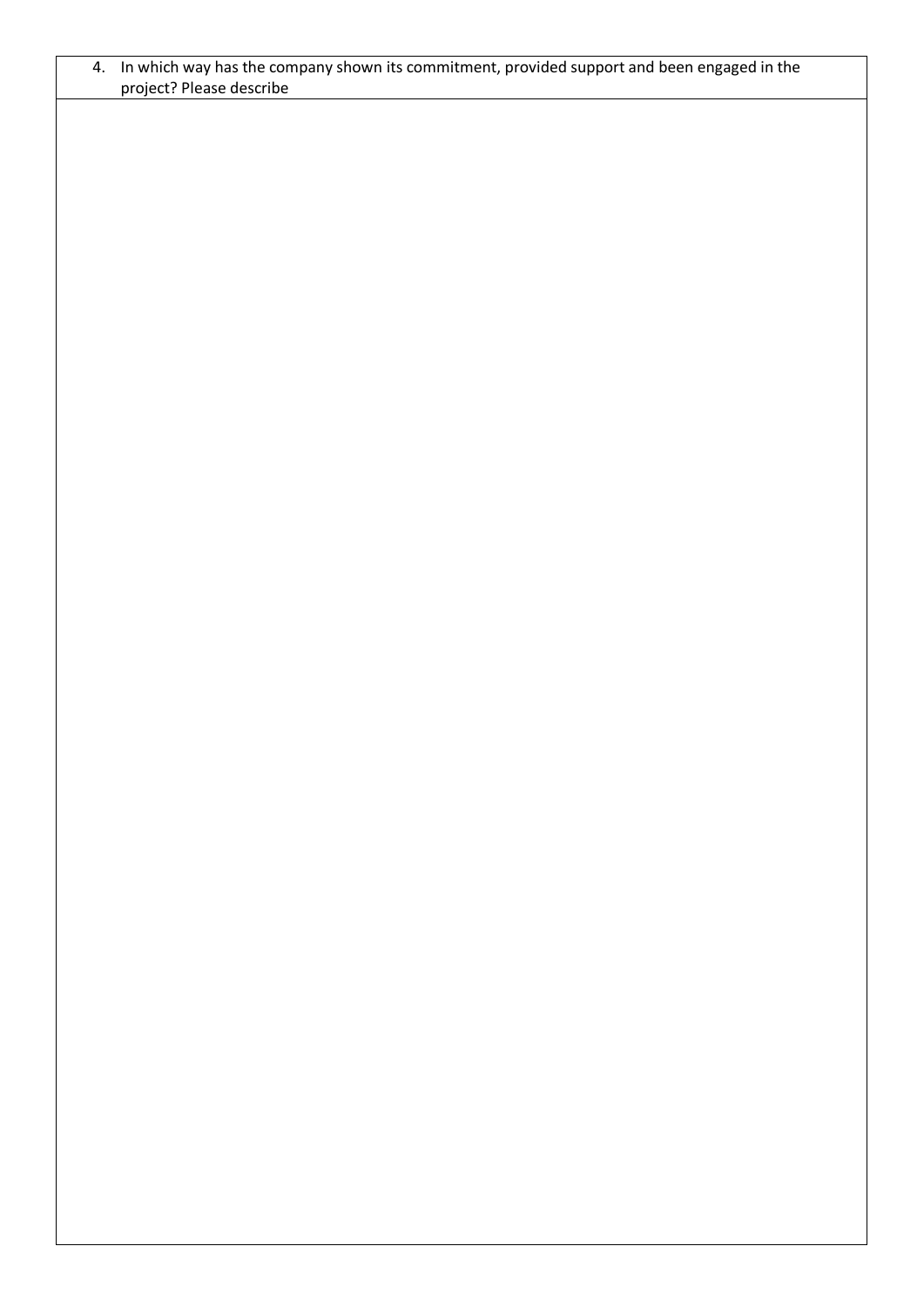|  |  |  | 5. To what extend does the project prove to be well composed and of the highest academic standard? |  |  |
|--|--|--|----------------------------------------------------------------------------------------------------|--|--|
|--|--|--|----------------------------------------------------------------------------------------------------|--|--|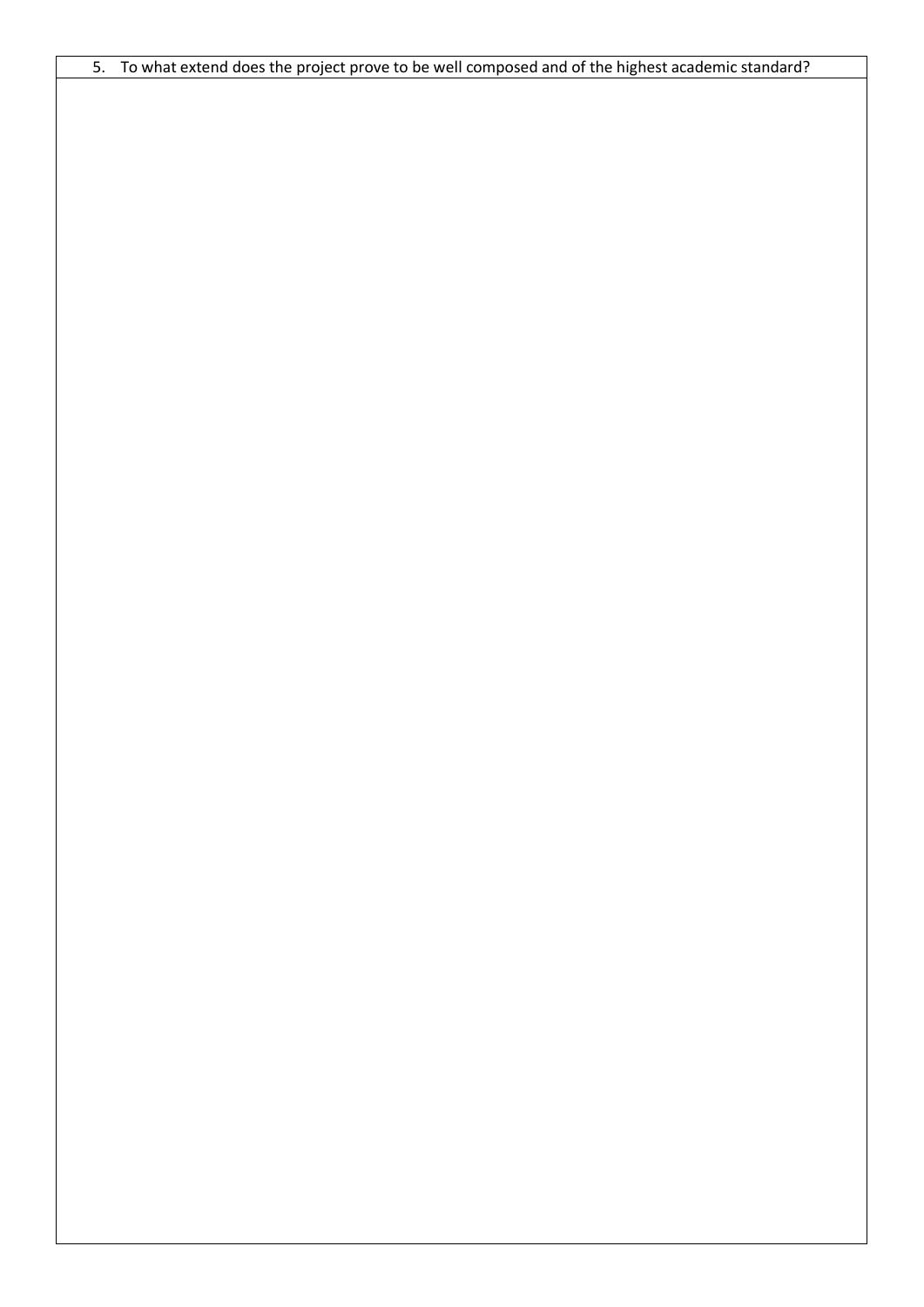### **Additional comments from the company**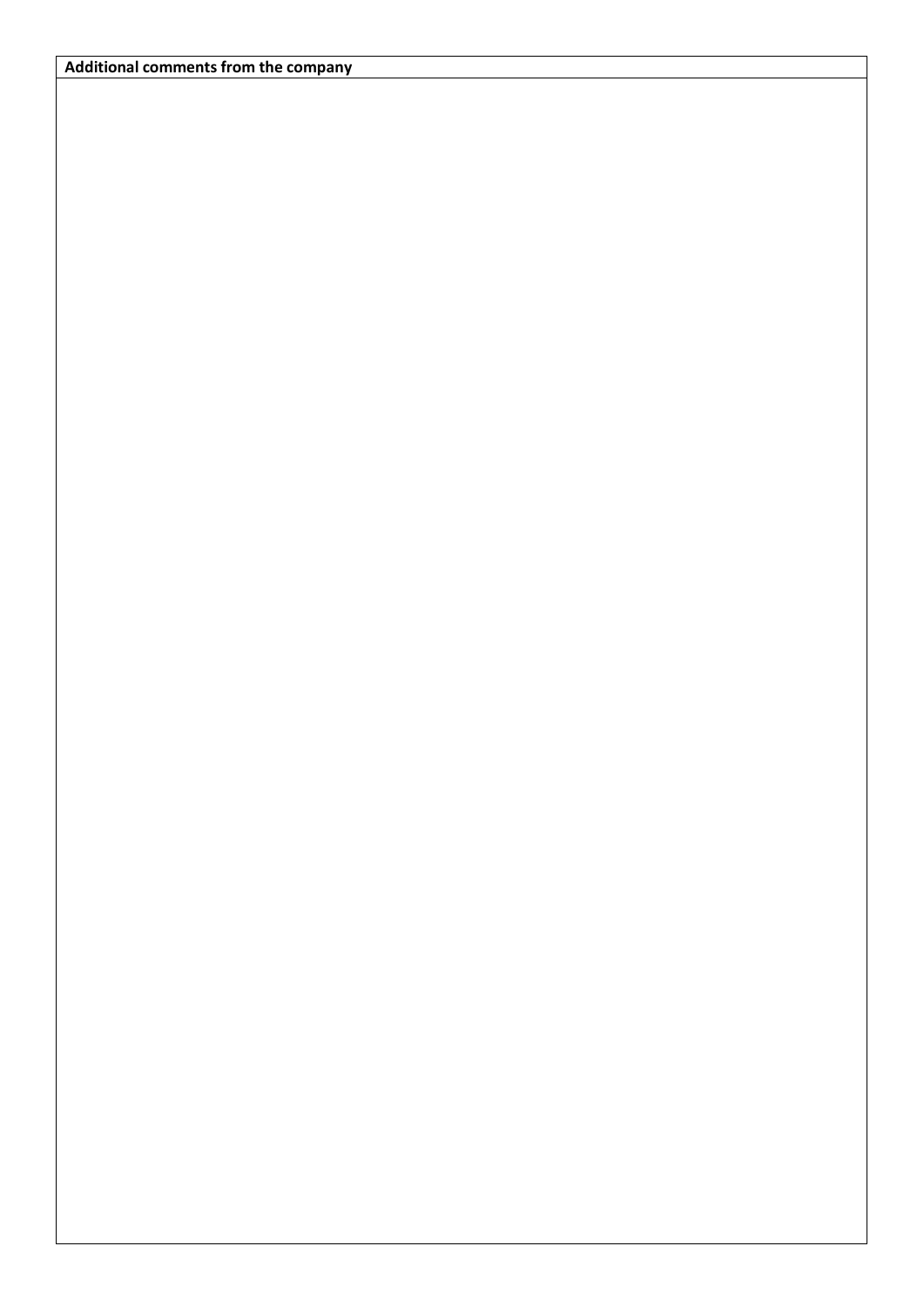### **Additional comments from the supervisor**